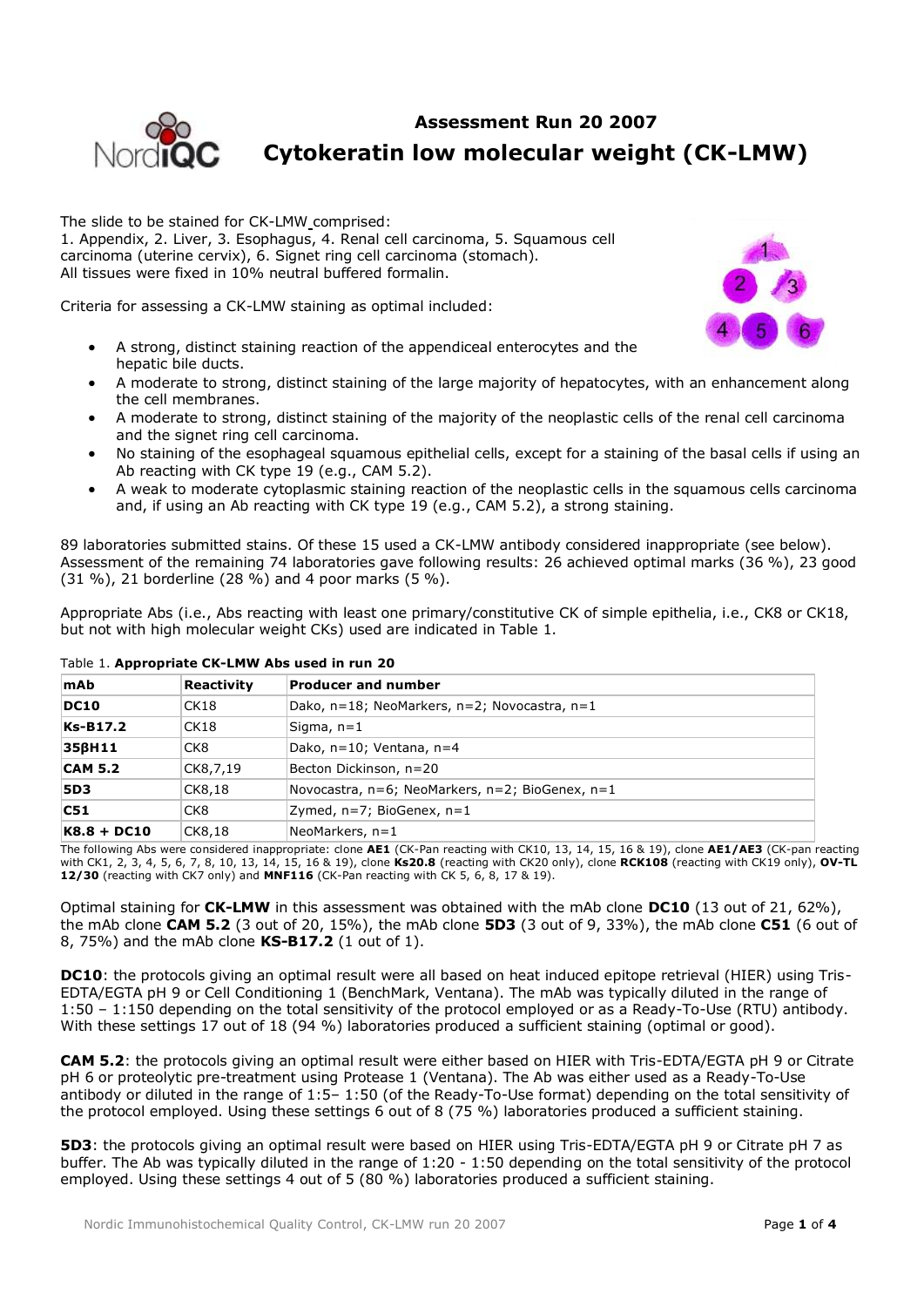**C51**: the protocols giving an optimal result were all based on HIER using Tris-EDTA/EGTA pH 9 or 1mM EDTA pH 9 as buffer. The mAb was typically diluted in the range of 1:100 – 1:200 depending on the total sensitivity of the protocol employed. Using these settings 8 out of 8 laboratories (100 %) produced a sufficient staining.

**Ks-B17.2**: the protocol giving an optimal result was based on HIER using Tris-EDTA/EGTA pH 9. The Ab was diluted 1:100.

|               |           | <b>Run 16 2006</b> | Run 20 2007 |            | <b>Total</b> |             |
|---------------|-----------|--------------------|-------------|------------|--------------|-------------|
| Clone         | Protocols | Sufficient         | Protocols   | Sufficient | Protocols    | Sufficient  |
| <b>CAM5.2</b> | 27        | 10                 | 20          | 11         | 47           | 21<br>(45%) |
| <b>DC10</b>   | 16        | 14                 | 21          | 19         | 37           | 33<br>(89%) |
| 356H11        | 12        | 2                  | 14          | 4          | 26           | 6(23%)      |
| <b>5D3</b>    | 6         | $\overline{4}$     | 9           | 5          | 15           | $9(60\%)$   |
| C51           | 6         | 5                  | 8           | 8          | 14           | 13<br>(93%) |

Table 2. **Results in runs 16 and 20 with five CK-LMW mAbs used by at least 6 laboratories.**

From Table 2 it appears that mAbs clone **DC10** and **C51** in both run 16 and run 20 had a markedly higher pass rate than clones **CAM5.2** and **35βH11**.

The most frequent causes of insufficient staining were:

- Less successful primary Abs
- Too low concentration of the primary Ab
- Insufficient HIER use of citrate pH 6 and/or too short HIER time.

The prevalent feature of an insufficient staining was a too weak or false negative staining of the hepatocytes. Virtually all the laboratories were able to detect CK-LMW in the columnar epithelial cells of the bile ducts and the appendix. The majority of the laboratories could demonstrate CK-LMW in the signet cell carcinoma, whereas the demonstration of CK-LMW in the renal cell carcinoma was more challenging and required a sensitive protocol (in parallel with the demonstration of CK-LMW in the hepatocytes).

In run 16, 2006, 66 laboratories submitted stains for CK-LMW. 36 (54%) obtained an insufficient mark and was given a specific recommendation to improve their protocol. 27 of them submitted a new CK-LMW stain in run 20. 15 followed the recommendation, of which 12 improved their mark to good or optimal (80 %). 12 laboratories did not follow the recommendation, and only 2 of these (20 %) obtained a sufficient staining in run 20.

### **Conclusion**

The mAb clones **DC10** and **C51** appears to be robust and sensitive Abs for CK-LMW and should replace the old Abs clone **CAM 5.2** and clone **35βH11**.

HIER (preferably in an alkaline buffer) is highly recommended for optimal performance of DC10 and C51. Hepatocytes (expressing low amounts of CK-LMW) should be used as control: strong, distinct staining of the large majority of hepatocytes, with an enhancement along the cell membranes, should be obtained. The proportion of sufficient results has been increased from 46% in run 16 to 67% in the current run. NordiQC recommendations for protocol optimization resulted in a marked improvement of the performance.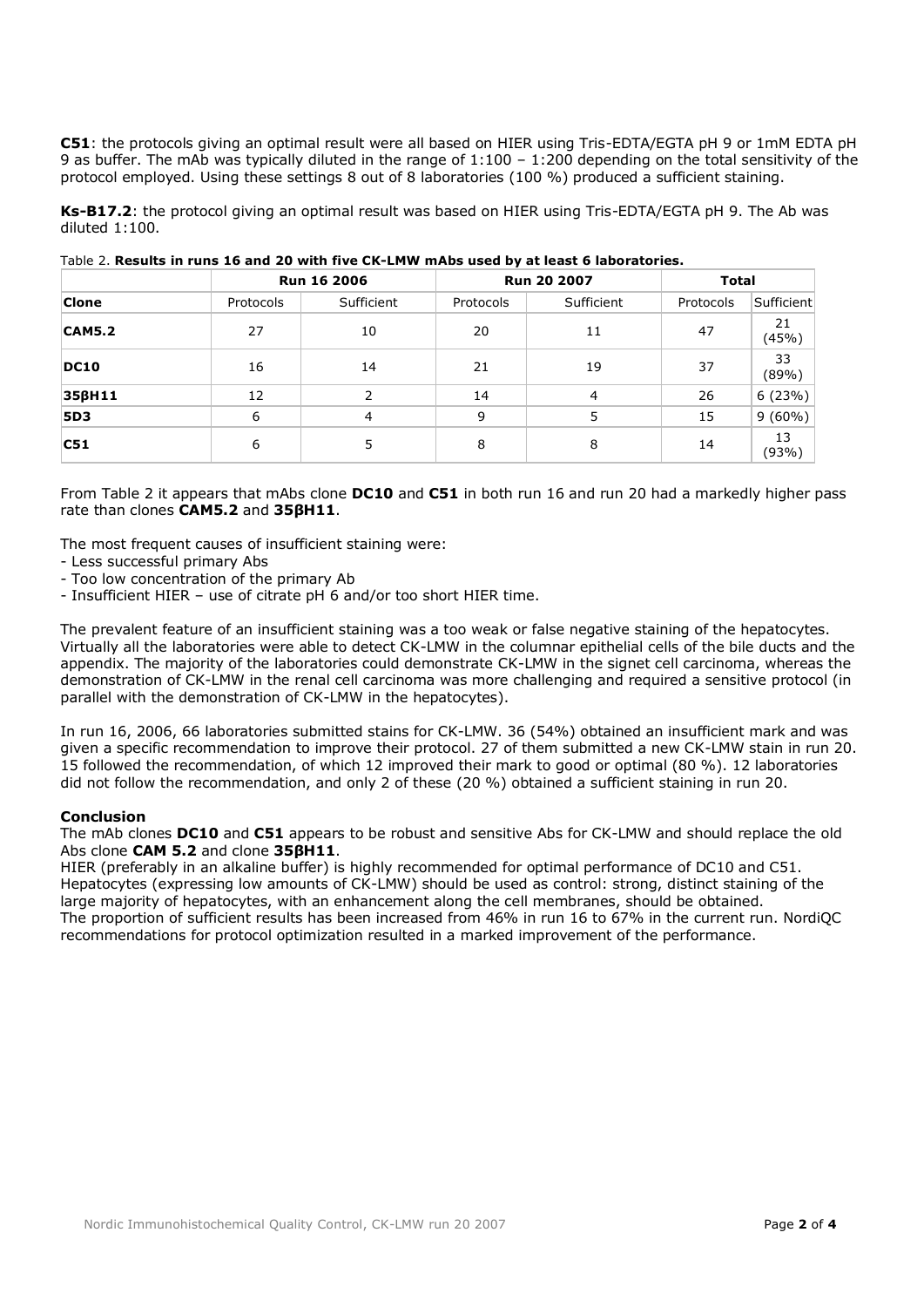

# Fig. 1a

Optimal staining for CK-LMW of the appendix using clone luminal and basal cells show a distinct staining.



Fig. 1b

DC10. All the appendiceal enterocytes are demonstrated – both 35BH11 (same field as in Fig. 1a.). Only the luminal epithelial Insufficient staining for CK-LMW of the appendix using clone cells are demonstrated while the basal cells are unstained or only weakly positive.



Fig. 2a

Optimal staining for CK-LMW of the liver using clone C51. The majority of the hepatocytes show a distinct, moderate to strong, predominantly membranous reaction.



## Fig. 2b

Insufficient staining for CK-LMW of the liver using clone 35 BH11 (same field as in Fig 2a). Only the bile duct epithelial cells are positive while the hepatocytes are entirely negative (same protocol as in Fig. 1b).



Fig. 3a

Optimal staining for CK-LMW of the renal cell carcinoma using clone C51. The majority of tumourcells show a strong reaction.



## Fig. 3b

Insufficient staining for CK-LMW of the renal cell carcinoma using clone 35BH11 (same field as in Fig. 3a). Only few cells are stained (same protocol as in Fig. 1b).